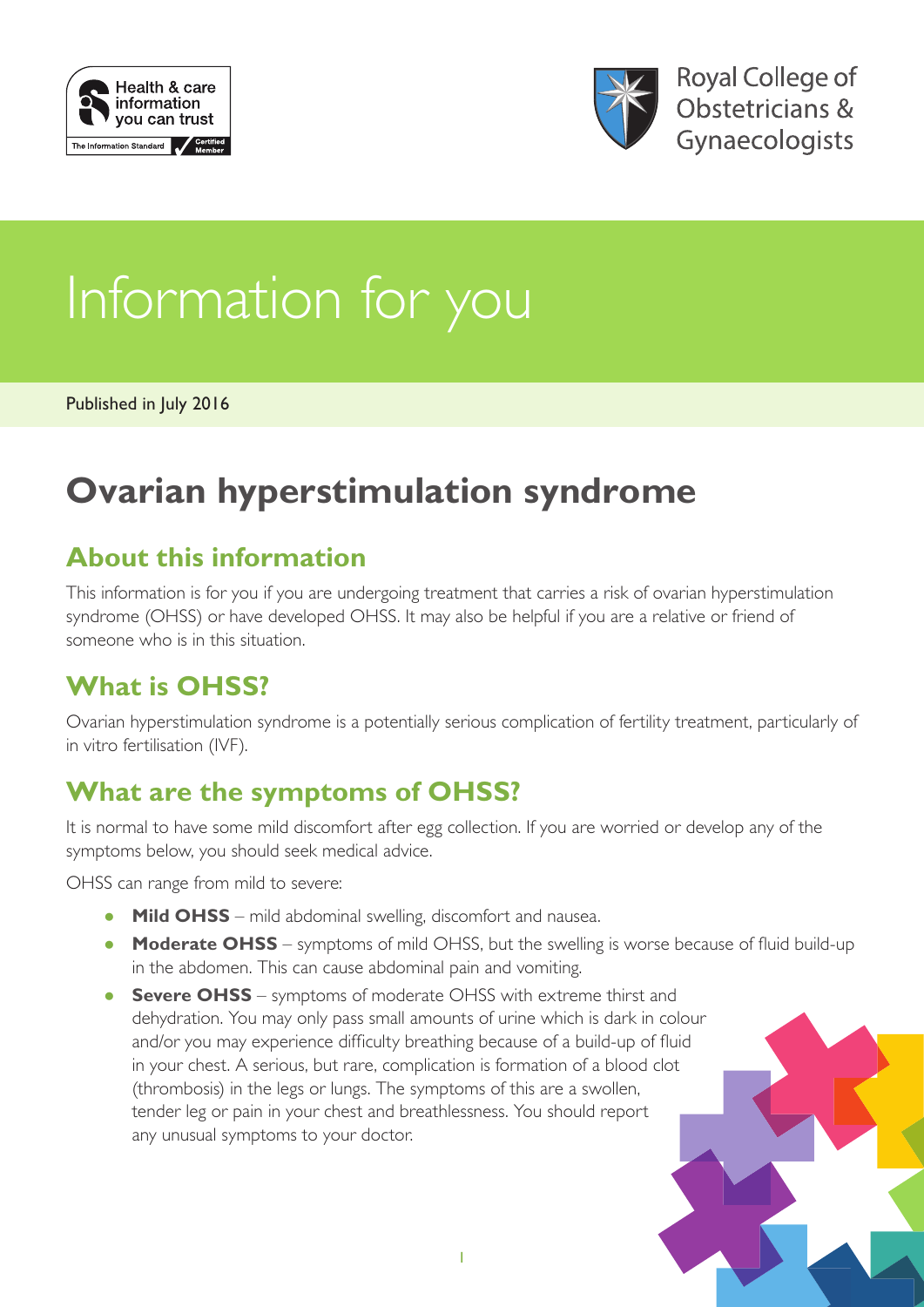#### **What causes OHSS?**

Fertility drugs, usually gonadotrophins, are used to stimulate the ovaries during IVF treatment to make eggs grow. Sometimes there is an excessive response to these drugs, leading to OHSS.

Overstimulated ovaries enlarge and release chemicals into the bloodstream. Fluid from the blood vessels leaks into your abdomen and in severe cases into the space around the heart and lungs. OHSS can affect the kidneys, liver and lungs. A very small number of deaths due to OHSS have been reported.

#### **Who gets OHSS?**

Mild OHSS is common in women having IVF treatment; affecting as many as 33 in 100 women (33%). However, just over 1 in 100 women (1%) will develop moderate or severe OHSS.

The risk is higher in women who:

- have polycystic ovaries
- are under 30 years old
- have had OHSS previously
- get pregnant in the same IVF cycle as they get their symptoms, particularly if this is a multiple pregnancy (more than one baby).

#### **How long does it last?**

Most of your symptoms should resolve in 7–10 days. If your fertility treatment does not result in a pregnancy, OHSS usually gets better by the time your next period starts. If you become pregnant, OHSS can get worse and last up to a few weeks or longer.

### **What should I do if I have mild OHSS?**

If you have mild OHSS, you can be looked after at home. Ensure that you drink fluids at regular intervals depending on how thirsty you feel. If you have pain, take paracetamol or codeine (no more than the maximum dose). You should avoid anti-inflammatory drugs (aspirin or aspirin-like drugs such as ibuprofen), which can affect your kidneys. It is advisable to remain active to reduce the risk of thrombosis.

#### **When should I call for medical help?**

Call for medical help if you develop any of the symptoms of OHSS, particularly if the pain is not getting any better or if you start to vomit, have urinary problems or chest pain or have difficulty breathing.

You should have the details of your fertility unit to call for help and advice.

If you are unable to contact your fertility clinic, contact:

- the A&E department at your local hospital or
- your general practice or
- the NHS on III.

#### **What may happen at the hospital?**

Your doctor will ask you to describe your symptoms and will examine you. In addition, your doctor may:

- ask about how much urine you are passing and whether it is darker than normal (concentrated)
- measure your blood pressure, pulse rate and breathing rate
- take an initial measurement of your waistline and check your weight to see whether the fluid is building up or reducing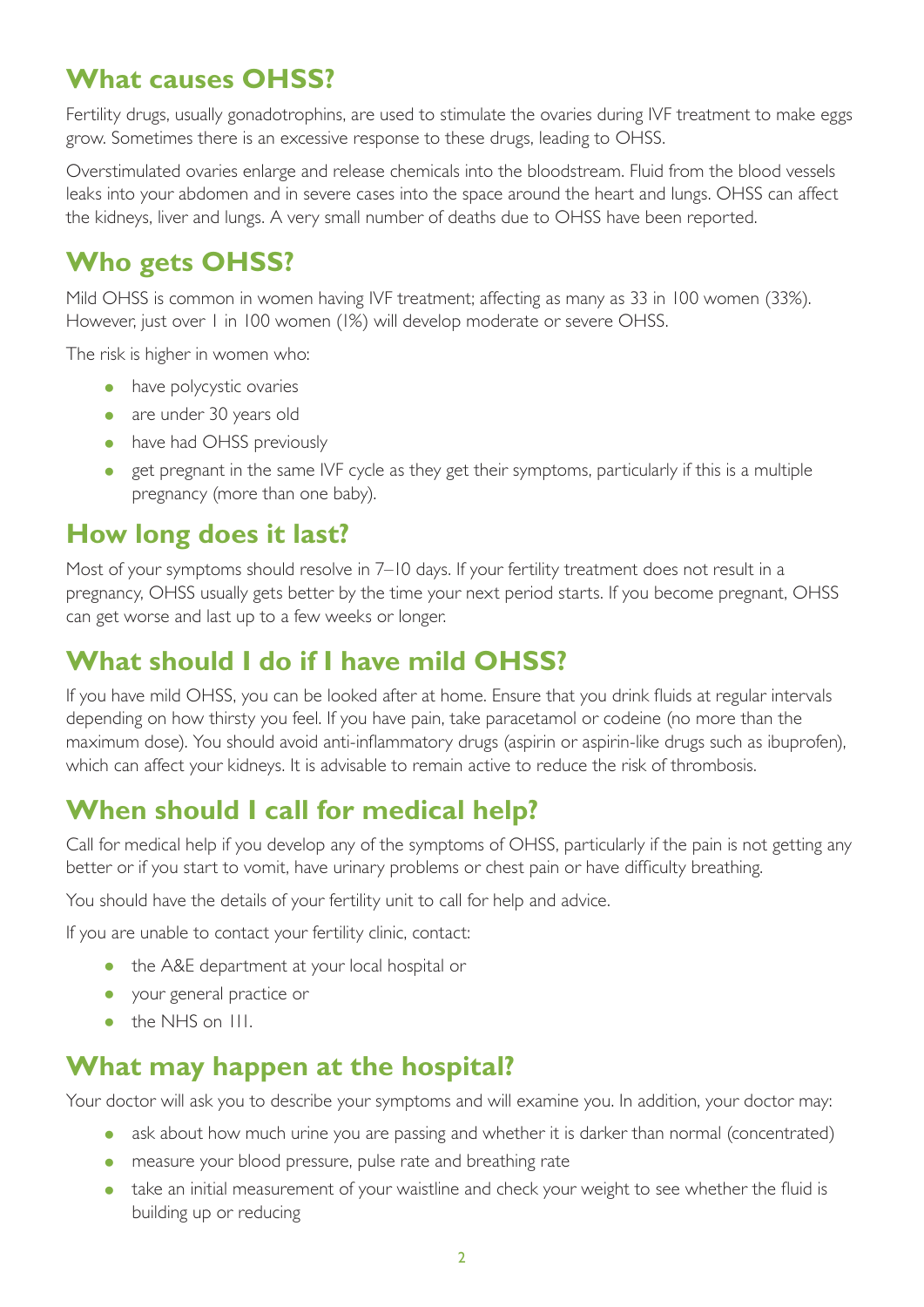- arrange an ultrasound scan to measure the size of your ovaries and to check whether there is any fluid build-up in your abdomen
- take blood tests to measure how concentrated your blood is and how well your kidneys are working.

A diagnosis is made on the basis of your symptoms, the examination findings and the results of your tests.

If you are well enough to go home, you may be advised to attend for regular check-ups.

#### **When will I need to stay in hospital?**

Many women can be managed as outpatients but you may need admission if:

- your pain is not helped by pain-relieving medications
- you have severe nausea and vomiting
- your condition is not getting better
- you will be unable to attend hospital easily for monitoring and follow-up.

If you are vomiting, you may need a drip to replace the fluids you have lost. The fluid will help to keep you hydrated and may contain sugar and carbohydrates (for energy), and minerals and chemical elements (for regulating and maintaining the organs in your body).

It is important that, if you are admitted to a hospital which is not the one where you had your fertility treatment, your care is discussed and coordinated with a specialist in this condition.

#### **What is the treatment for OHSS?**

Although there is no treatment that can reverse OHSS, it will usually get better with time. Treatment is to help symptoms and prevent complications.

This includes:

- pain relief such as paracetamol or codeine
- anti-sickness drugs to help reduce nausea and vomiting
- an intravenous drip to replace fluids
- support stockings and heparin injections to prevent thrombosis (a blood clot in the leg or lungs). Heparin injections for blood thinning should be continued for 7 days from cure of your symptoms if you are not pregnant or until the end of the 12th week of your pregnancy.

If your abdomen is tense and swollen because of fluid build-up, you may be offered a procedure known as a paracentesis. This is when a thin needle or tube is inserted under ultrasound guidance into your abdomen to remove fluid. You may be offered a local anaesthetic for this procedure. This treatment helps relieve discomfort and improve kidney function and your breathing. Rarely, advice may be sought from a more specialist team which may involve anaesthetists and/or intensive care doctors.

#### **Are there any ongoing concerns if I have had OHSS and become pregnant?**

- To lower the risk of developing a blood clot in your legs or lungs, you will be advised to continue wearing support stockings and taking heparin (blood-thinning) injections until 12 weeks of your pregnancy.
- You may be at increased risk of developing pre-eclampsia or giving birth to your baby prematurely. However, there are no known risks to your baby's development as a result of OHSS.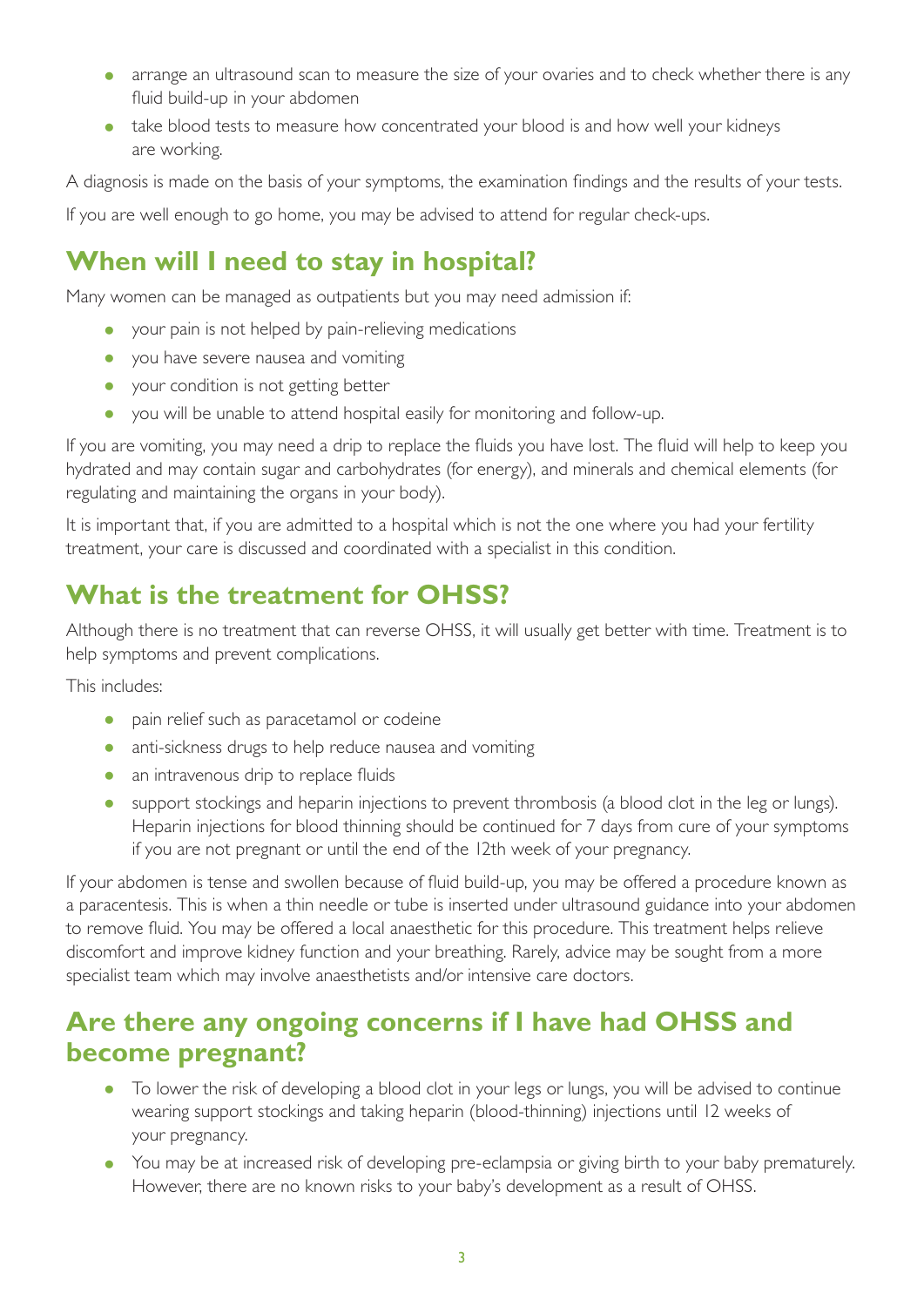#### **Is there anything else I should know?**

- Your fertility clinic should provide you with full written information about your fertility treatment, including the risk of OHSS and a 24-hour help number.
- If you develop OHSS, your ovaries will be enlarged and painful. You should avoid having sex or doing strenuous exercise to avoid injury to the ovaries. **"We want to know what's**
- A few women develop OHSS as an after-effect of other fertility treatment or even in a normal conception but this is very rare. **internet of even in a hormal**

#### **Key points**

- OHSS is a potentially serious complication of fertility treatment, particularly of IVF. ticularly of tvr.
- It can range from mild to severe. Mild OHSS is common and usually gets better with time. More severe cases require specialist care and hospital admission.  $\mathbf{b}$
- It is important to make contact with your fertility unit if you develop symptoms of OHSS.

# **Making a choice**

#### **Shared Decision Making Care programme** to promote shared decision and **What you choose to do should depend on what is important to you.**

If you are asked to make a choice, you may have lots of questions that you want to ask. You may also want to talk over your options with your family or friends. It can help to write a list of the questions you want answered and take it to your appointment.

## **Ask 3 Questions**

**To begin with, try to make sure you get the answers to three key questions if you are asked to make a choice about your healthcare.**

- 1. What are my options?
- 2. What are the pros and cons of each option for me?
- 3. How do I get support to help me make a decision that is right for me?

%<br>Ask 3 Questions is based on Shepherd HL, et al. Three questions that patients can ask to improve the quality of information<br>physicians give about treatment options: A cross-over trial. Patient Education and Counselling,





**NHS** 

**What's it all about?** <https://www.aquanw.nhs.uk/SDM>

What are the **pros** and **cons** of each option for me?

**3 Questions..."**

Here are some people who

healthcare. **"I asked**

How do I get support to

that is **right for me**?